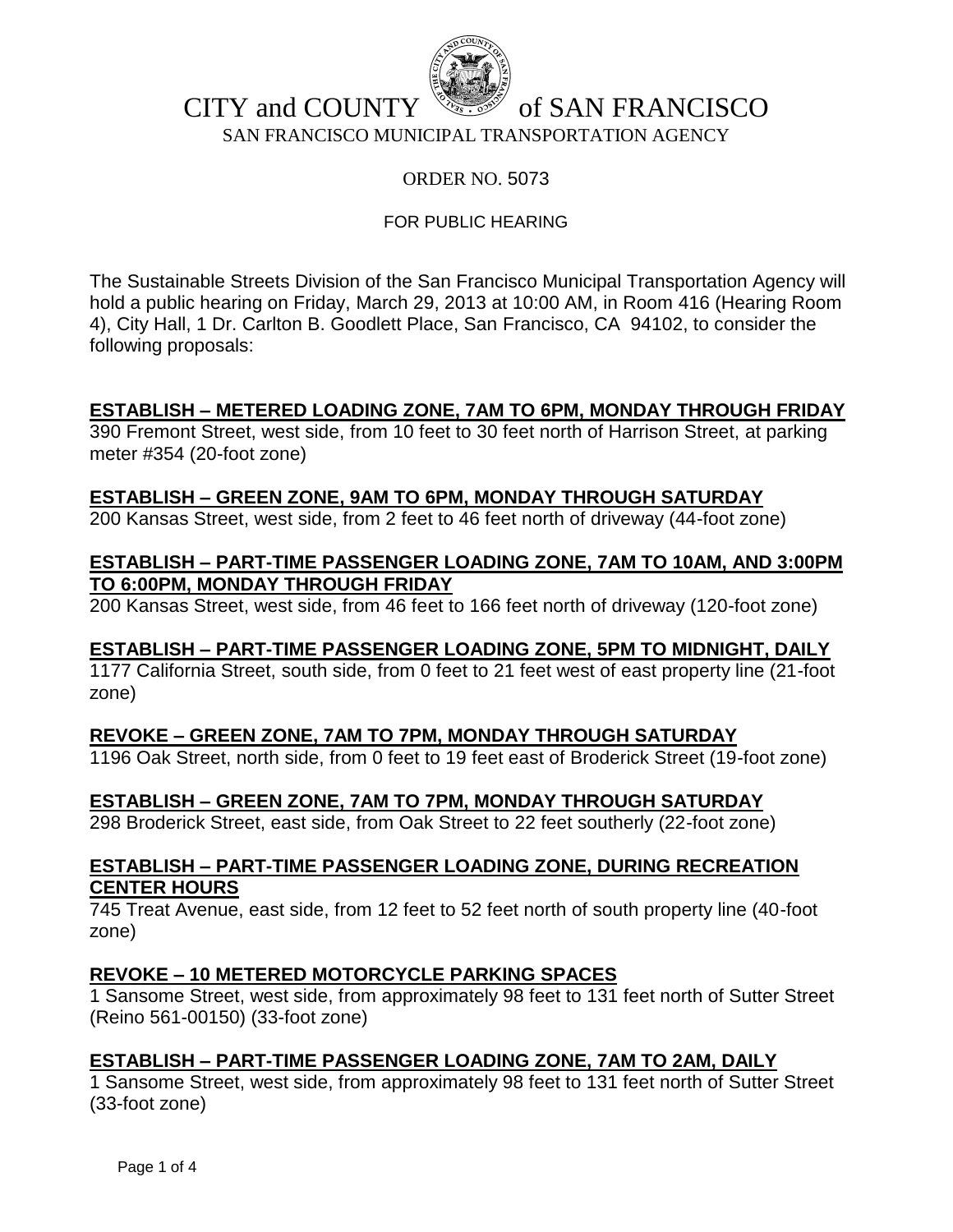

# CITY and COUNTY  $\mathbb{R}^3$  of SAN FRANCISCO

SAN FRANCISCO MUNICIPAL TRANSPORTATION AGENCY

## ORDER NO. 5073

## FOR PUBLIC HEARING

## **ESTABLISH – YELLOW ZONE, 8AM TO 6PM, MONDAY THROUGH FRIDAY**

1231 Geneva Avenue, north side, from 0 feet to 25 feet east of west property line (25-foot zone)

## **ESTABLISH – PART-TIME PASSENGER LOADING ZONE, 7AM TO 10AM, AND 3PM TO 6PM, MONDAY THROUGH FRIDAY**

2118 Clement Street, north side, from 129 feet to 153 feet east of 23<sup>rd</sup> Avenue, at parking meters #2116 and #2118 (24-foot zone)

## **REVOKE – THREE (3) 30-MINUTE GREEN METERS, 9AM TO 6PM, MONDAY THROUGH SATURDAY**

 $"2140"$  Clement Street, north side, from 57 feet to 93 feet east of 23 $"$ d Avenue, at parking meters #2126, #2128 and #2130 (36-foot zone) (to become 3 general parking meters)

## **REVOKE – SIX-WHEEL LOADING ZONE, 8AM TO 1PM, MONDAY THROUGH FRIDAY**

"1261" Leavenworth Street, west side, from 20.5 feet to 59.5 feet south of Clay Street (39 foot zone)

## **ESTABLISH – SIX-WHEEL LOADING ZONE, 8AM TO NOON, MONDAY THROUGH FRIDAY**

"1261" Leavenworth Street, west side, from 20.5 feet to 74.5 feet south of Clay Street (54foot zone)

*The following changes are all proposed on the 100 Block of Berry Street:*

## **REVOKE – METERED LOADING ZONE, 9AM TO 6PM, MONDAY THROUGH SATURDAY ESTABLISH – METERED LOADING ZONE, 7AM TO 6PM, MONDAY THROUGH FRIDAY**

 $195$ " Berry Street, south side, from 68 feet to 108 feet east of  $4<sup>th</sup>$  Street, at parking meters #181 and #179 (40-foot zone)

## **REVOKE – PART-TIME PASSENGER LOADING ZONE, 7AM TO 4PM, MONDAY THROUGH FRIDAY**

"195" Berry Street, south side, from 0 feet to 59 feet east of parking meter #179 (59-foot zone)

## **ESTABLISH – PART-TIME PASSENGER LOADING ZONE, 7AM TO 8PM, MONDAY THROUGH FRIDAY**

"195" Berry Street, south side, from 0 feet to 59 feet east of parking meter #179, at new parking meters #177, #175 and #173 (59-foot zone)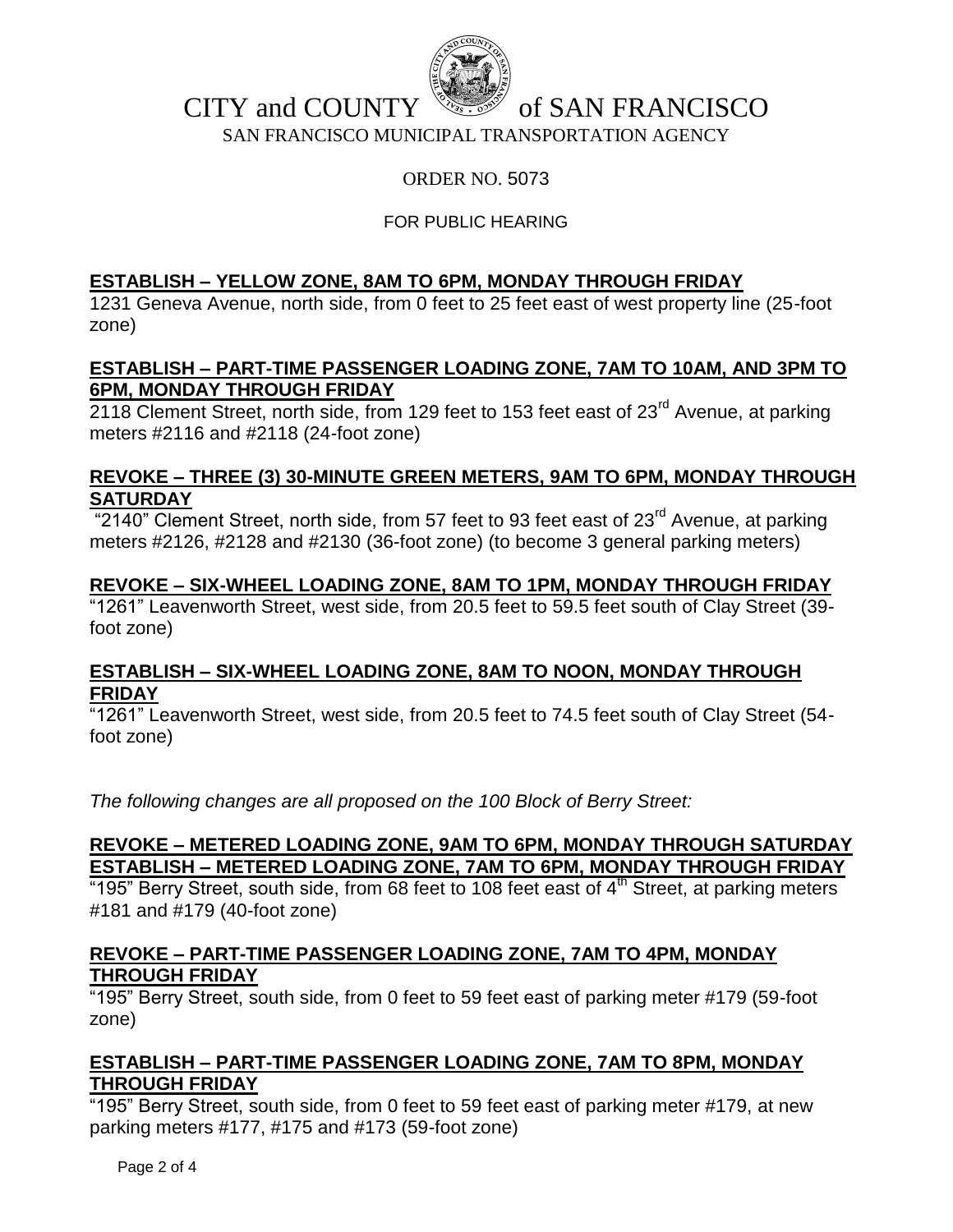

## CITY and COUNTY  $\mathbb{R}^3$  of SAN FRANCISCO

SAN FRANCISCO MUNICIPAL TRANSPORTATION AGENCY

## ORDER NO. 5073

## FOR PUBLIC HEARING

## **REVOKE – METERED LOADING ZONE, 9AM TO 6PM, MONDAY THROUGH SATURDAY**

 $189$ " Berry Street, south side, from 278 feet to 338 feet east of  $4<sup>th</sup>$  Street, at parking meters #157, #155, and #153 (60-foot zone)

## **REVOKE – PART-TIME PASSENGER LOADING ZONE, 7AM TO 4PM, MONDAY THROGH FRIDAY**

"189" Berry Street, south side, from 0 feet to 19 feet east of parking meter #153 (19-foot zone)

### **ESTABLISH – PART-TIME SHUTTLE BUS STOP, 7AM TO 8PM, MONDAY THROUGH FRIDAY**

 $\overline{189}$ " Berry Street, south side, from 278 feet to 358 feet east of 4<sup>th</sup> Street, at parking meters #157, #155, #153, and new meter #151 (80-foot zone)

## **REVOKE – SHUTTLE BUS STOP, 7AM TO 7PM, MONDAY THROUGH FRIDAY**

185 Berry Street, south side, from 3 feet to 44 feet west of driveway (41-foot zone)

## **ESTABLISH – PART-TIME PASSENGER LOADING ZONE, 7AM TO 8PM, DAILY**

185 Berry Street, south side, from 3 feet to 50 feet west of driveway (47-foot zone)

## **REVOKE – METERED LOADING ZONE, 9AM TO 6PM, MONDAY THROUGH SATURDAY**

 $151$ " Berry Street, south side, from 287 feet to 328 west of 3 $^{rd}$  Street, at parking meters #137 and #135 (41-foot zone)

#### **ESTABLISH – METERED LOADING ZONE, 7AM TO 6PM, MONDAY THROUGH FRIDAY**

 $151$ " Berry Street, south side, from 247 feet to 328 feet west of  $3^{rd}$  Street, at parking meters #137, #135, #133 and #131 (81-foot zone)

### **REVOKE – PART-TIME PASSENGER LOADING ZONE, 7AM TO 4PM, MONDAY THROUGH FRIDAY**

 $121$ " Berry Street, south side, from 123 feet to 149 feet west of  $3<sup>rd</sup>$  Street (26-foot zone)

## **ESTABLISH – PART-TIME PASSENGER LOADING ZONE, 7AM TO 6PM, MONDAY THROUGH FRIDAY**

"121" Berry Street, south side, from 123 feet to 149 feet west of  $3<sup>rd</sup>$  Street, at new parking meter #121(26-foot zone)